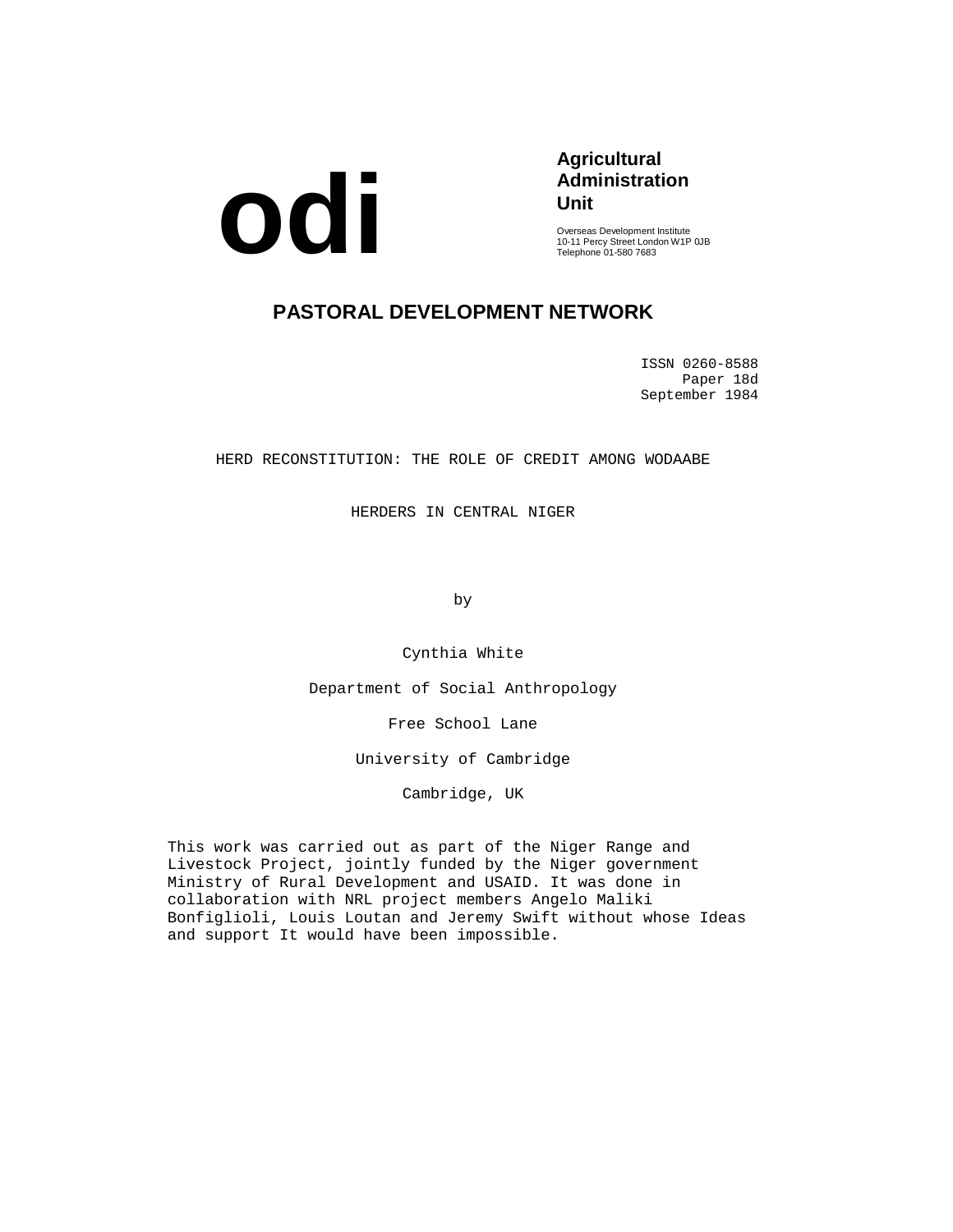- 1. This paper describes research that established the need for a pastoral credit system among WoDaaBe herders in central Niger, carried out between 1980 and 1982 as part of the Niger Range and Livestock (NRL) Project. This paper concerns only WoDaaBe herders, a subgroup of the Fulani found throughout West Africa. The research carried out included detailed budget and labour use studies lasting from 1 to 2 years on a sample of 14 WoDaaBe household production units. The figures referred to in this paper are based partly on these detailed studies and partly on much wider surveys of WoDaaBe production systems throughout Niger's pastoral zone)
- 2. There are three main questions to be asked about any proposed credit scheme: is it necessary; is it feasible; how does it compare with other possible uses of the same limited credit funds? This paper deals only with the first of these three questions. There is little experience with credit among pastoralists; it is therefore important to establish clearly a justification for credit in specific circumstances.

#### The WoDaaBe food economy

3. The WoDaaBe, like many pastoralists, rely for their subsistence on items they do not themselves produce, to an extent which is unusual among rural populations. The WoDaaBe raise mainly cattle and only small numbers of sheep and goats. They do not cultivate. Production is organized at the household level: a man and his wife or wives, and their children are an autonomous herd—owning and managing unit. Labour to tend the herd comes from this group of people, and their herd ideally meets the subsistence needs of the household. Milk and its products are either consumed directly, or sold or exchanged for cereals. Animals are sold to provide cash to buy cereals and other necessary items. The WoDaaBe have no artisans and do little handiwork, so even basic articles, like mats, water bags, cooking and milking utensils and clothing must be bought.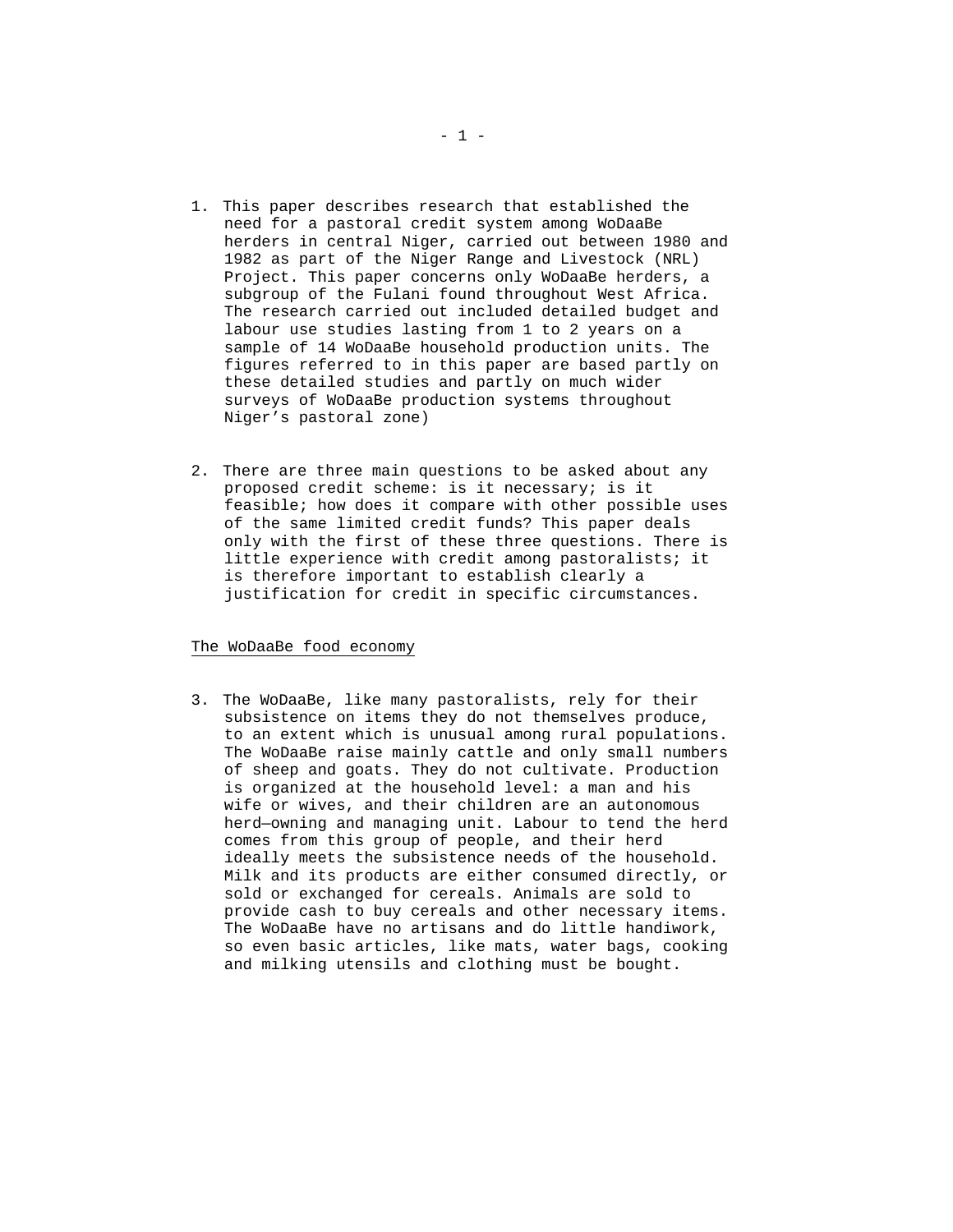A self—sufficient household is the ideal, but there are many occasions when joint herd management, labour sharing, and loans or gifts of animals between households are necessary to deal with either labour shortages or an insufficient herd.

4. There is only one short rainy season in the Sahel. As the dry season progresses milk production of lactating animals drops to such low levels that it must often be left entirely for calves. The total number of animals that would have to be herded by a family throughout the year in order to have enough milk to meet consumption needs during the dry season would be unrealistically high, and the WoDaaBe have always exchanged or sold milk or animals to obtain cereals to supplement milk in their diet. This is a reasonable conversion for them to make as terms of trade between livestock products and cereals, although they fluctuate, are largely in favour of pastoralists. By exchanging milk for cereals a herder can usually obtain in cereals many times the calorie value of his milk; this is equally true for livestock. Table 1 shows that cereals, which the WoDaaBe buy or barter, account for 53 per cent of the sample families' annual consumption. They must obtain cereals particularly in the hot season when cereal prices are at their highest and animal prices are low.

Table 1 Sources of food intake in WoDaaBe sample households

Percent of calorie intake by origin by season:

| ny origin ny season. |       |     |         |                     |
|----------------------|-------|-----|---------|---------------------|
|                      | rains |     |         | cold hot transition |
| milk                 | 67    | 39  | 2.1 2.2 |                     |
| cereals              | 25    | 54  | 71 22   |                     |
| suqar                |       | 7   | 87      |                     |
|                      | 100   | 100 | 100     | 100                 |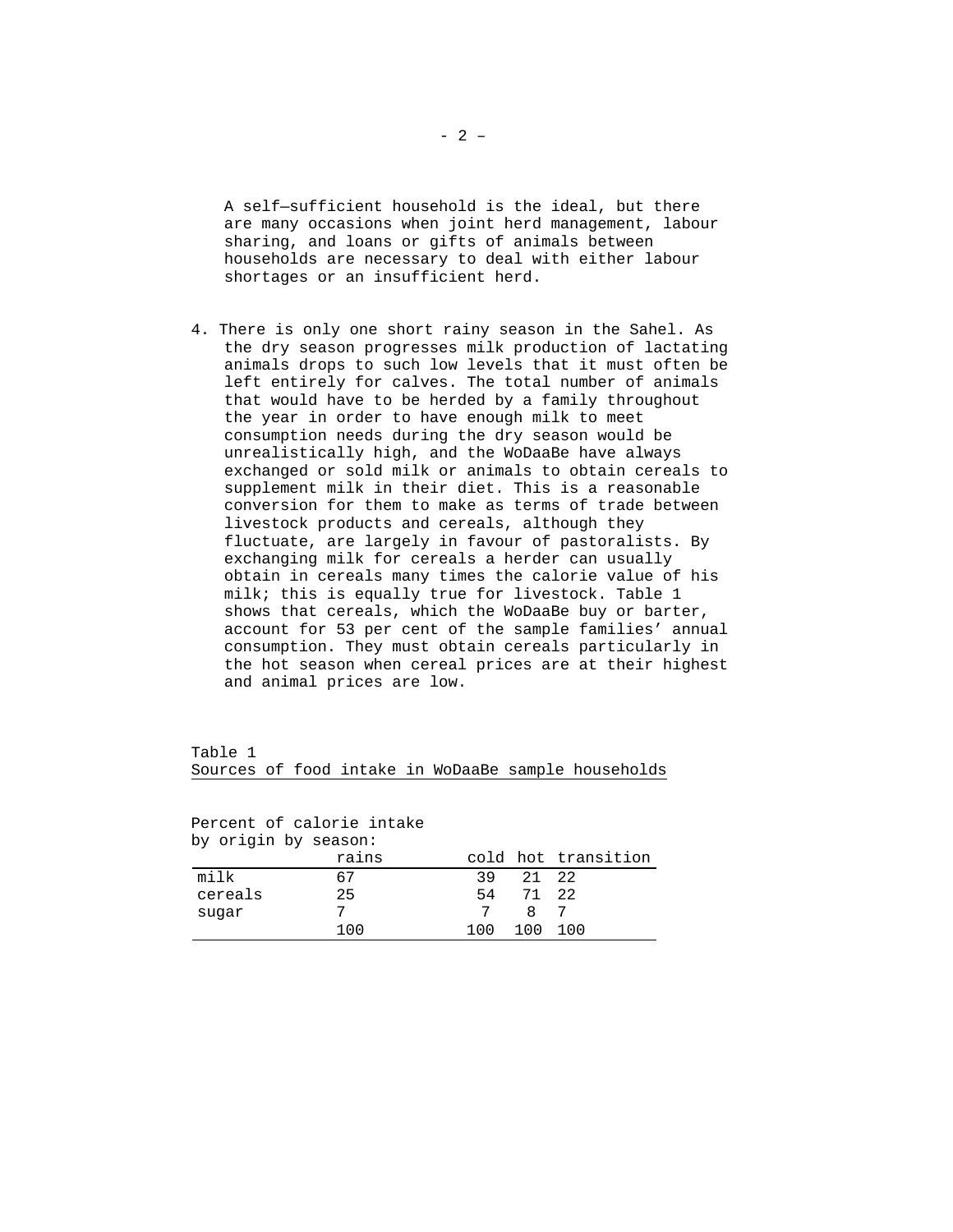5. The WoDaaBe in Niger are extremely mobile, and have little contact with the local administration or with government services (WoDaaBe children do not attend school and there are no WoDaafle civil servants). They are nonetheless not living in isolation. They are deeply involved in the market economy for a major portion of their diet. This of course means that they are vulnerable to normal seasonal market price fluctuations, and are also subject to unpredictable shifts within the year and from year to year. A bad harvest, changes in the exchange rate of the currencies of Niger and Nigeria, or changes in import or export regulations can make cereal prices soar. These fluctuations are due to factors beyond the control of the WoDaaBe but nonetheless have a crucial impact on the household's ability to meet its needs. If cereals cost more, the WoDaa?e have to sell more animals, which are their only important source of revenue.

6. This is not a recent development. But even before the last drought (1968—73) a variety of factors were combining to make the WoDaaBe economy less resilient. The setting up of national frontiers, and the extension of agriculture due to increased cash cropping and demographic pressure, limited possibilities of moving to the best pastures as conditions changed. For these reasons, as well as -a series of good rainfall years in the 1950s and l960s, and a government policy of installing deep wells in the pastoral zone in the 1960s, the WoDaaBe in central Niger have gradually been moving north into more arid areas well beyond the northern limits of rainfed agriculture. Taxation and reduced possibilities for exchange with farmers all contributed to making the WoDaaBe economy more monetarized, and more vulnerable to terms of trade changes.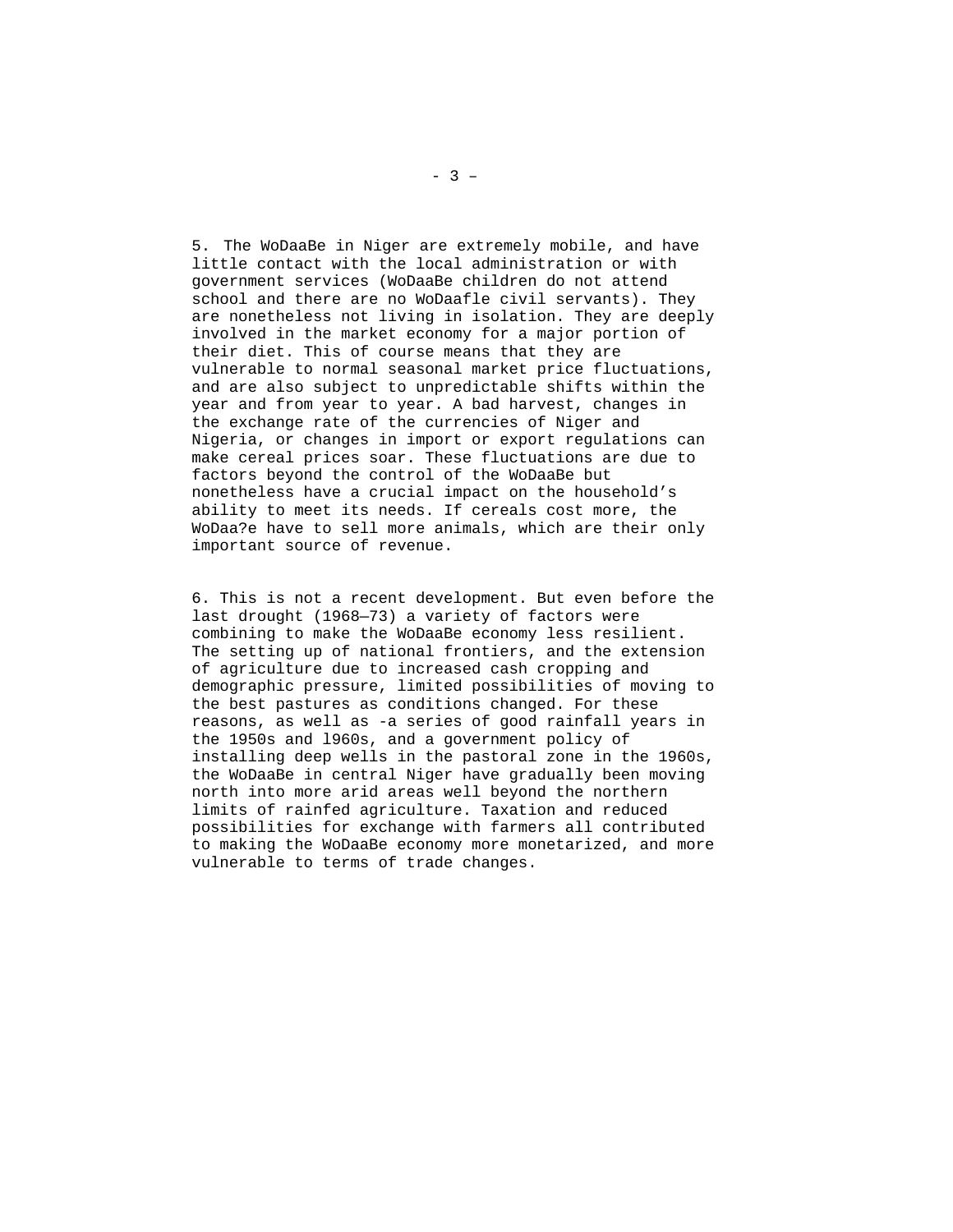#### Consequences of the 1973 drought

7. Therefore, the last drought hit them particularly hard. It is probable that no more WoDaaBe animals died than in past droughts or epidemics. However, due to the changed conditions, two important things happened. Because of their increased dependence on the market, the shift in terms of trade that takes place in a drought, with livestock prices plummeting and cereal prices rising sharply, meant that most WoDaaBe had to sell the animals that had survived in order to buy cereals. Second, strategies the WoDaaBe had used in the past to reconstitute herds after large scale losses were no longer effective. In the years since the drought the WoDaaBe have not been able fully to reconstitute their herds. When the WoDaaBe were further south, and there was anyway less cultivation, they were able to farm when they lost animals and ensure their subsistence from agriculture, gradually reinvesting first in small stock and then in cattle until they had rebuilt their herds and become fully pastoral again. After the last drought many WoDaaBe tried cultivating: however they did not have access to sufficiently fertile land to overcome their lack of agricultural skill. They were not able to produce enough to live from, much less to obtain a surplus to invest in livestock. Efforts at cultivation were quickly abandoned.

8. When they were further south, in times of hardship they were also able to gather wild plants, both to eat and to sell; these plants do not grow in the drier areas they were using in the last drought. Their earlier proximity to sedentary people meant that they had more regular interaction. At times of animal loss WoDaaBe women were able to get cereals by doing jobs such as pounding millet and mending calebashes in villages.

## 9. Animal sales and herd reconstitution

It takes a long time to rebuild cattle herds after large—scale losses (Dahl and Hjort 1976: 114—129). In 1981 and 1982 it was clear not Only that WoDaaBe herds were not in the process of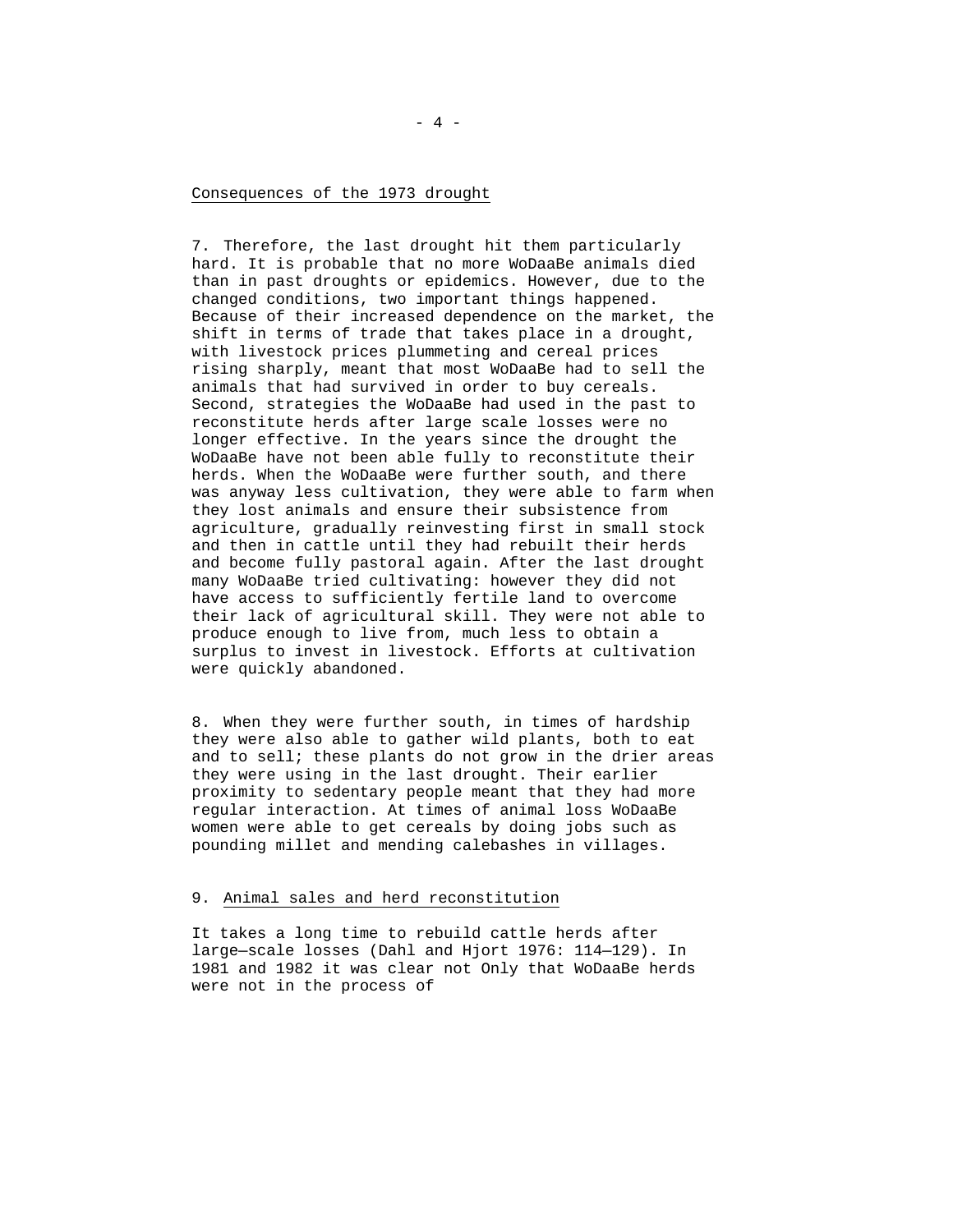being reconstituted, but that in most cases households were making sales of animals that were actually depleting their herds. It is important to distinguish between national herd reconstitution and animals owned by individual pastoral households. The national livestock herd is reconstituted to pre—drought levels in the case of camels, sheep and goats, although cattle totals are still estimated at less than their pre drought levels. However the distribution of these animals has changed, both geographically and in terms of owners: a much larger proportion of the total animal population is in the southern farming zone than before the drought, and there has been a significant increase of ownership of animals in the pastoral zone, especially cattle, by non-herders (Swift e~. 1984: 35—68).

10. It is estimated that only about 10 per cent of WoDaaBe households currently have herds that are adequate to support the people dependent on them. Inadequate herds mean insufficient milk production and make the WoDaaBe even more dependent on cereals. This entails more animal sales to obtain cash needed to buy cereals. Taking the ratio of 3 TLU/person as a poverty threshold in the present conditions of the WoDaaBe economy (Swift ed. 1984: 518—529), table 2 shows the proportion of people in the WoDaaBe sample below this threshold, as well as the proportion below a threshold of extreme poverty set at 1 TLU/person.

| Jumber people |          |                       | Percent of people in production units with                    |  |  |  |
|---------------|----------|-----------------------|---------------------------------------------------------------|--|--|--|
|               |          | TLU/person ratios of: |                                                               |  |  |  |
|               | $\sim$ 1 | $1 - 3$               | Total $\lt$ 3                                                 |  |  |  |
| 131           | 16       | 73                    | 89                                                            |  |  |  |
|               | .        |                       | Note: TLU calculated as: camel $(1)$ , cattle $(0.7)$ , sheep |  |  |  |

|  |  |  |  |  | Table 2. Poverty in sample households |
|--|--|--|--|--|---------------------------------------|
|--|--|--|--|--|---------------------------------------|

and goats (0.1), donkeys not added.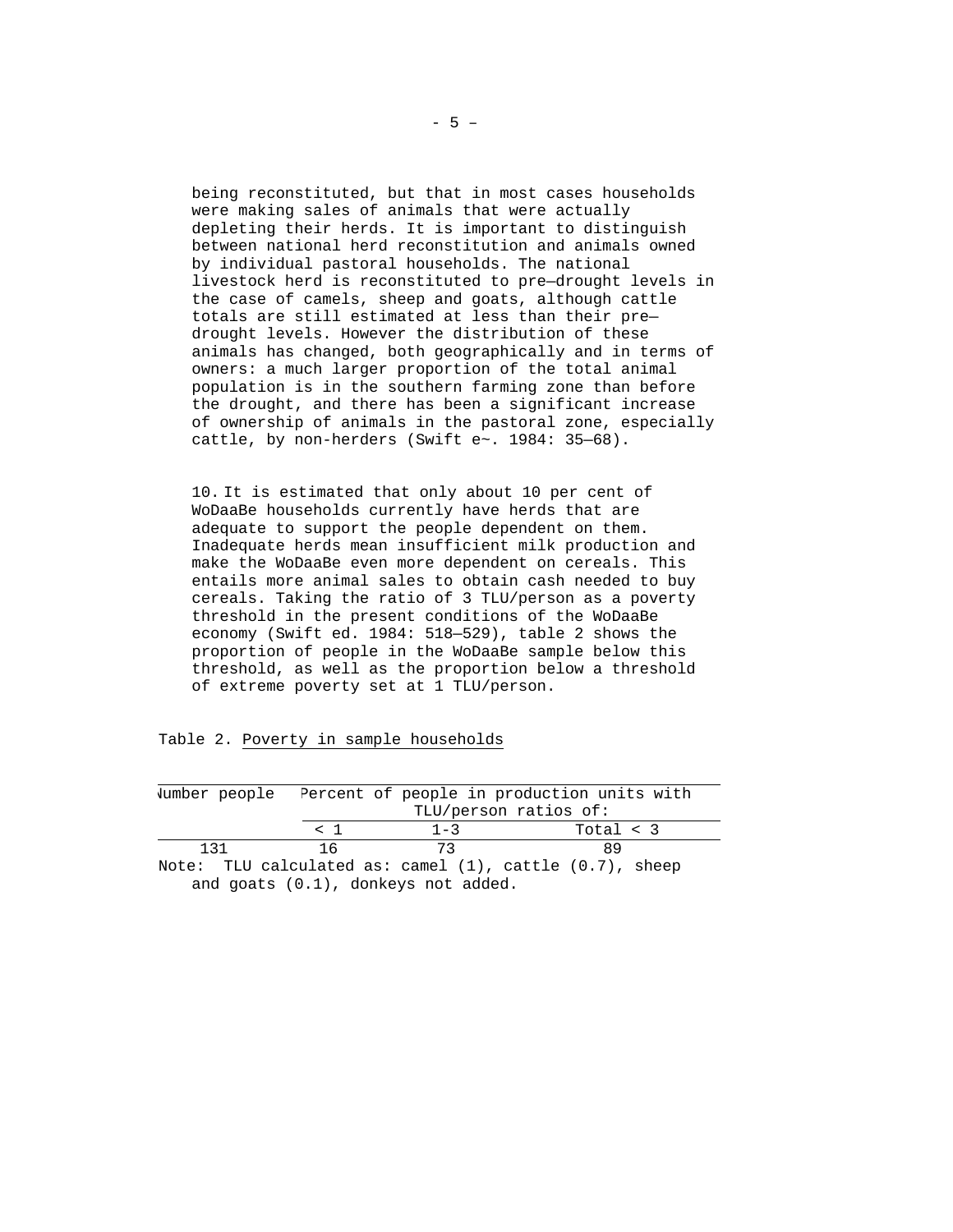11. The normal marketing strategy for households with adequate herds is to meet cash needs by selling old females and castrated males that are surplus to herd reproduction. Calf mortality in the first year is high (around 20-40 percent) and then drops sharply to about 4 percent a year. Calving, supervision and watering of young calves kept apart from the rest of the herd, and weaning, are all operations demanding extra labour from the herder. After the first year, a calf's weight, and value, increase sharply every year for the next four or five years. Since there are no forage costs, and because of herding economies of scale, it is most profitable for the herder to hold a male calf in his herd until it reaches close to its maximum weight before selling it. If he sells it as a calf he has absorbed the high risk of mortality and invested labour without benefitting from the animal's later increase in value.

12. If a household has a herd that is too small, and sells all its adult male animals, it must then sell increasingly younger males. Since younger animals have less market value, more of them have to be sold to raise the same income. As household cereal needs increase rather than decrease with a small herd, this quickly becomes a vicious circle. Once all males and old females in the herd have been sold, there is no choice but to sell reproductive females, which further reduces household milk supplies, increasing cereal needs and consequently animal sales. The sale of females also jeopardises the future reproduction of the herd. The sale of reproductive females indicates the beginning of a downward spiral of increasingly unviable herds from which it is difficult for a herder to recover.

13. The household budget studies showed that among sample WoDaaBc households, sales of young males were not uncommon and that house—holds were also selling females. Table 3 gives a breakdown of cattle sales by sample households over the full period for which data are available. Percentages are shown as a proportion of total sales.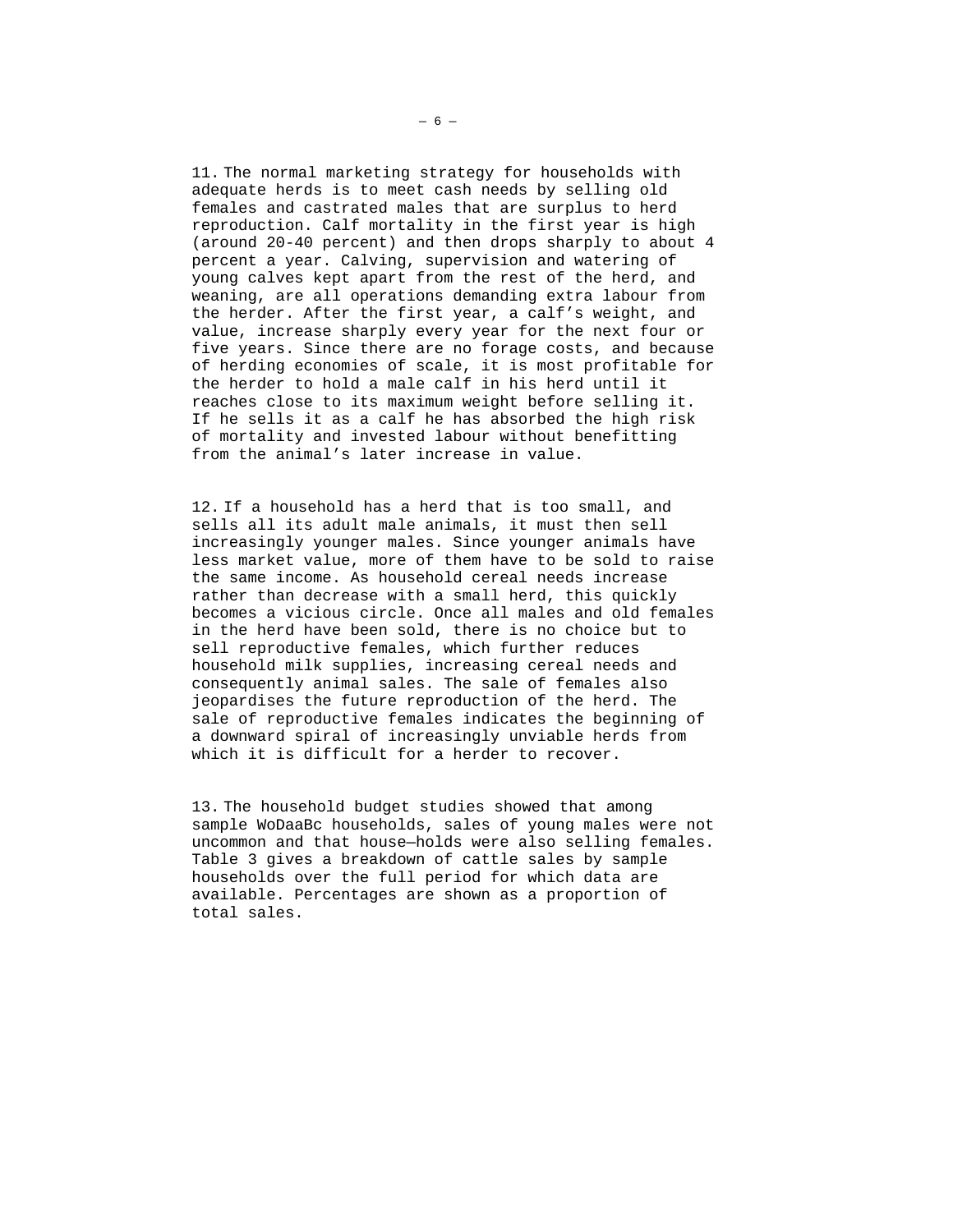| males |     |    | females |    |    |  |
|-------|-----|----|---------|----|----|--|
| age   | n   |    | age     | n  | ъ  |  |
| yr    | 4 ( | 32 | Vr<br>4 | 23 | 19 |  |
| ל – ל |     | a  |         |    | ∍  |  |
| +כ    |     |    |         | 27 | 22 |  |
| Total | 65  | 52 |         | 59 | 48 |  |

Table 3. Cattle sales by sample households

14. How are WoDaaBe households dealing with herds that are insufficient for their subsistence? Th~ee strategies traditional animal loans, herding entrusted animals, and migrant labour — are used to deal with this problem.

## Traditional loan system

15. The organisatiom of WoDaaBe society is based on small, structurally equal, units operating autonomously. To maintain this system, given the risks of livestock raising in a variable environment, there is strong social pressure against the accumulation of animals by individuals. Animal gifts and loans between households are the mechanism by which redistribution takes place to assure, as far as possible, that each household has enough animals for its needs. Initially it is the father and his brothers who should supply the nucleus of a herd to a son setting up a new household. If a household loses animals, relatives make loans or gifts of animals to help rebuild the herd. Close relatives and wealthy people have the greatest obligation to supply animals. There are two forms of traditional animal loan among the WoDaaBe. The first is a short-term loan of milk cows to families facing a shortage. The second is the loan of a cow for three calvings (called haBBabae in Fulfulde. The borrower then keeps the three off-spring and returns the original animal to its owner.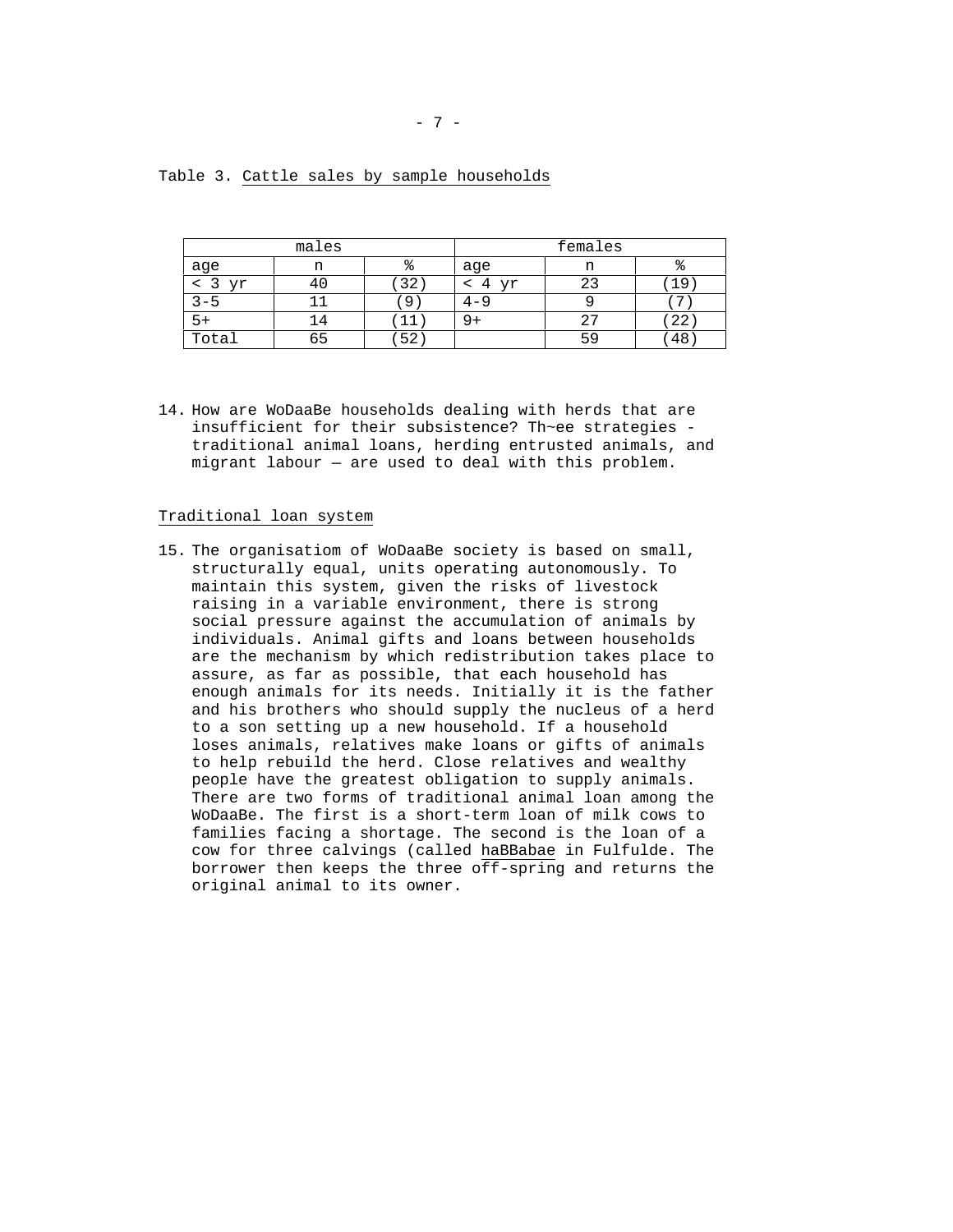16. The WoDaaBe consider it important not to allow a member of their group to become destitute. These traditional loans, which in the second form amount to gifts of animals, still operate and have a powerful social content in WoDaaBe society. However, for this system to be effective for herd reconsitution on a large scale, there must be enough families that have animals they can loan from their herds without threatening their own viability. After the last drought, losses were so high that there were not enough animals to be spread around to rebuild each family's individual herd.

17. Since 1974 the WoDaaBe have been forced to resort to two new strategies — herding entrusted animals, and migrant labour — that were unknown in their present form before the drought.

### Herding entrusted animals

18. Many WoDaafle have taken into their herds animals that belong to civil servants, merchants or wealthy farmers. These animals are called jokkere in Fulfulde. This allows WoDaaBe households to increase their milk supply and remain in the pastoral zone even though their own herds are too small. Fulani throughout West Africa herd animals for other people. What is important in this case is that the WoDaaBe's only compensation for their labour is milk. This system creates several problems. The actual quantity of milk available is quite small: only some of the animals in the entrusted herd are females, even fewer are lactating at any time, and anyway their owners often take some of them back to have milk for themselves. Second, in the past, when the WoDaaBe were living in closer contact with sedentary people and had a more viable economy of their own, they did take on entrusted animals but as part of a wider series of exchanges: there was a regular exchange of herdiw' services and manure for grazing stubble on harvested fields,and heffers received cereals and young animals periodically from the owners of the entrusted animals. This way a poor herder could gradually build up a herd of his own.

19. Dupire, who studied the WoDaaBe in the same area as the NRL project in the 1950s and 1960s, says that cases of WoDaaBe working as herders for others were only the result of extreme poverty and were rare (1962: 127). She gives details of the payments that rich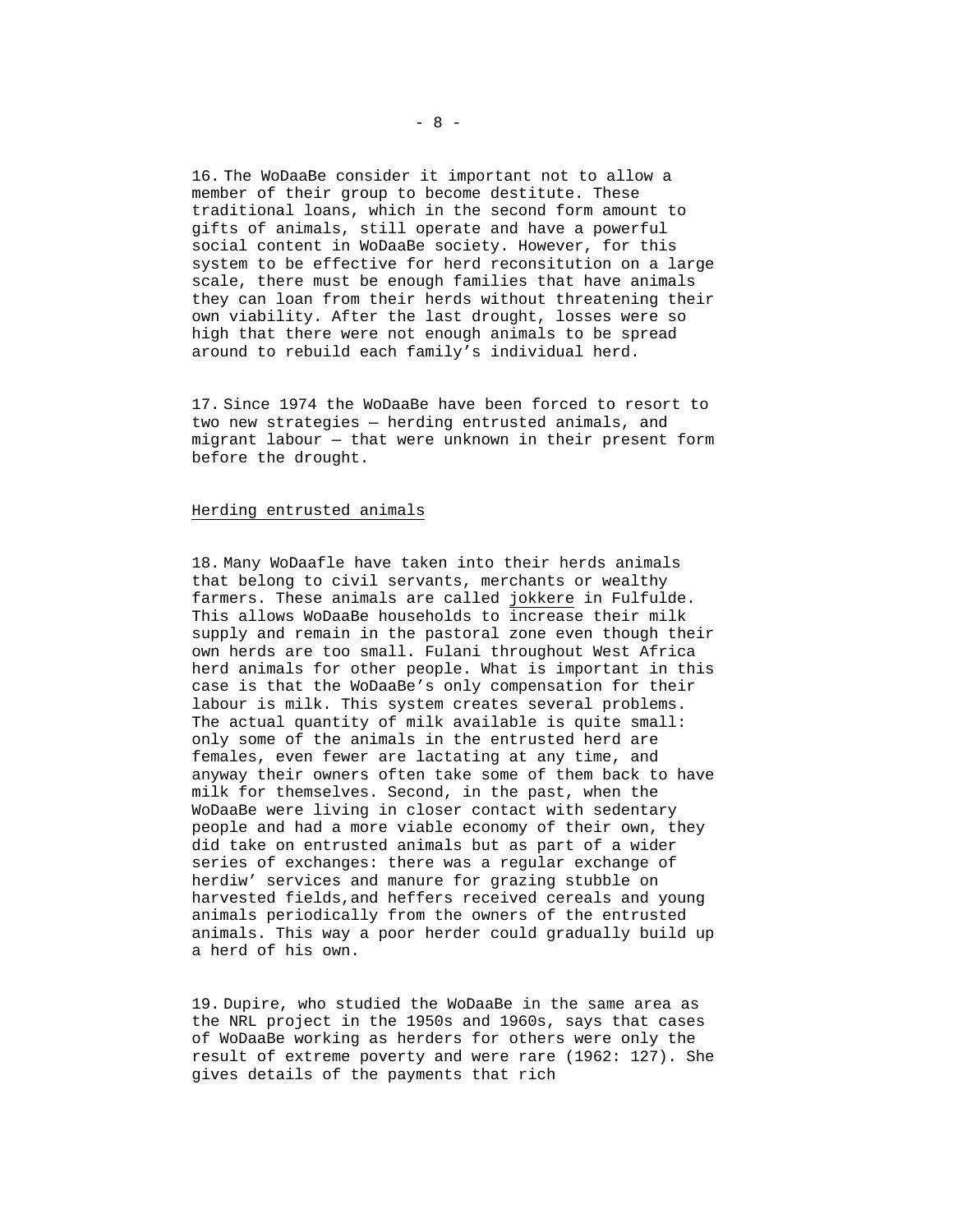WoDaaBe made when they themselves hired a FulBe or Buzu herder; clothing, milk, animals at regular and fixed times (1962: 139). She lists herding animals for sedentary people as a source of revenue for a small number of WoDaaBe and stresses that it was a temporary recourse at times of hardship (1962: 126 and 132).

20. Since the last drought, investment in animals by outsiders has increased, but there are so many destitute WoDaaBe looking for animals that the WoDaaBe are unable to demand what was formerly the normal payment for their work. Because the WoDaafle only have the use of the milk of these entrusted animals, they have to continue to sell their own animals to meet all their cash needs; the problem of an inadequate herd being further diminished by animal sales is ~ot solved. Furthermore, taking on these entrusted animals involves costs. The owner often insists that his animals remain close to his village, so that herder's mobility, an essential tool of good management and a risk avoidance mechanism, is restricted. If the owner wants to sell an animal, the herder has to leave his camp and take the animal tothe market, often several days' trip on foot. An entrusted animal can always die or be lost or stolen, as happens to the WoDaaBe's own animals, but the WoDaaBe are usually suspected by the owner of having sold the lost animal and must reimburse its cost. The fact that the WoDaaBe take on these animals under such unfavourable conditions is an indication of their poverty and their lack of other alternatives to turn to. All WoDaaBe say they would gladly be rid of entrusted animals if there was some better alternative.

## Migrant Labour

21. There are WoDaaBe families who can not obtain animals to herd, and even those who still often cannot make ends meet. Since the drought, WoDaaBe households increasingly have been sending people iway during the dry season to earn money in Nigeria or other coastal countries. But the WoDaaBe do not have skills to do anything but menial labour, and they are not able to earn enough to accumulate important savings. Once transport costs are paid, and food and lodging in the city, the migrant rarely has much left to contribute to his or her household's cash needs on return, much less to invest in animals. However absence from the camp in the critical dry season,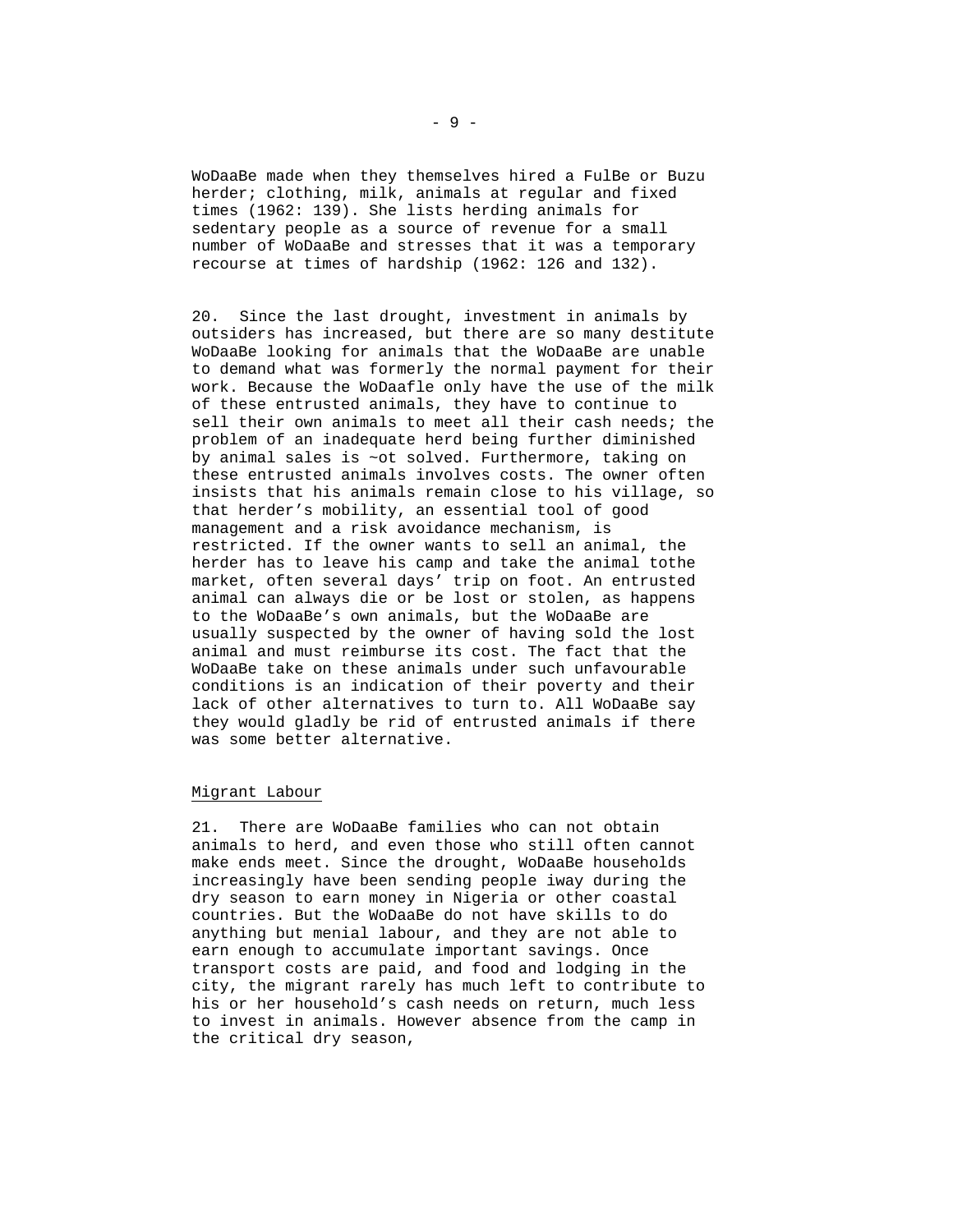when milk supplies are negligible and animals have to be sold to buy cereals, somewhat reduces the quantity of cereals the family is obliged to buy, and is a way of holding off some animal sales.

|              |  |  | Table 4. Estimated viability of WoDaaBe households in |  |
|--------------|--|--|-------------------------------------------------------|--|
| project zone |  |  |                                                       |  |

|                      | Viable<br>owned<br>herds | Percent of households with:<br>Unviable owned herds<br>with | Total   |     |
|----------------------|--------------------------|-------------------------------------------------------------|---------|-----|
|                      |                          | no<br>iokkere                                               | jokkere |     |
| No migrant<br>labour | 10                       |                                                             | 25      |     |
| Migrant<br>labour    |                          | 40                                                          | 25      | 65  |
| Total                | 10                       | 40                                                          | 50      | 100 |

22. Table 4, and the same data presented graphically in figure 1, show estimates of the proportions of families that herd entrusted animals and go on migrant labour. Twenty—five percent of WoDaaBe households in the project zone in central Niger are thought to resort to both migrant labour and herding animals that do not belong to them. Both of these strategies are stop—gap measures that enable the WoDaaBe to survive as pastoralists. But rather than serving as temporary mechanisms that allow the WoDaaBe to rebuild adequate herds and return to a viable economy, they are becoming permanent strategies for suvival. Neither migrant labour nor herding entrusted animals does anything to stop the process of a downward spiral of distress sales.

23. Tending entrusted animals and migrant labour also have a detrimental impact on overall resource use. WoDaaBe who have a large proportion of entrusted animals in their herds are more apt to use boreholes where water is drawn mechanically, than to draw water by hand front traditional wells. This is exhausting work during the dry season. When the WoDaaBe do not own the animals they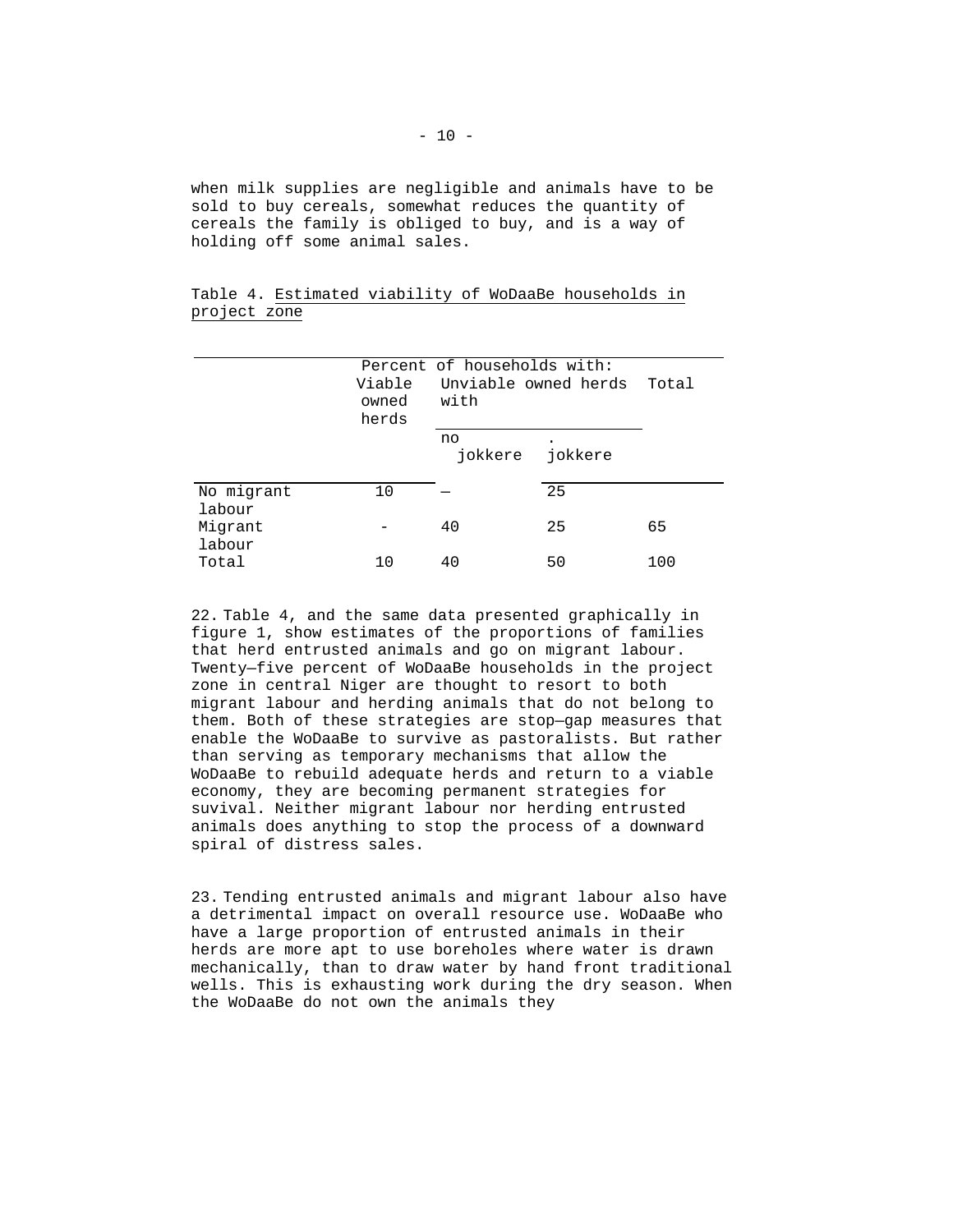Figure 1. Estimated Viability of WoDaaBe households in project zone, and alternative economic strategies (percent of households)



are herding, they are less concerned about the disadvantages of boreholes: large concentrations of animals with a greater risk of disease and animals wounding each other, and poor, overgrazed pasture in the surrounding areas. When members of a household are away on migrant labour, there are often not enough people left in the camp to tend the herd adequately, so it may be combined with the herd of a relative. Cpmbined herds, and concentrations of animals around boreholes, markets and villages result in less than optimal use of the resources of the pastoral zone.

24. Furthermore, small herds and inadequate labour because of seasonal migration mean that the WoDaaBe are obliged to abandon many of the risk avoidance strategies they otherwise use to reduce vulnerability, such as species diversification and herd dispersion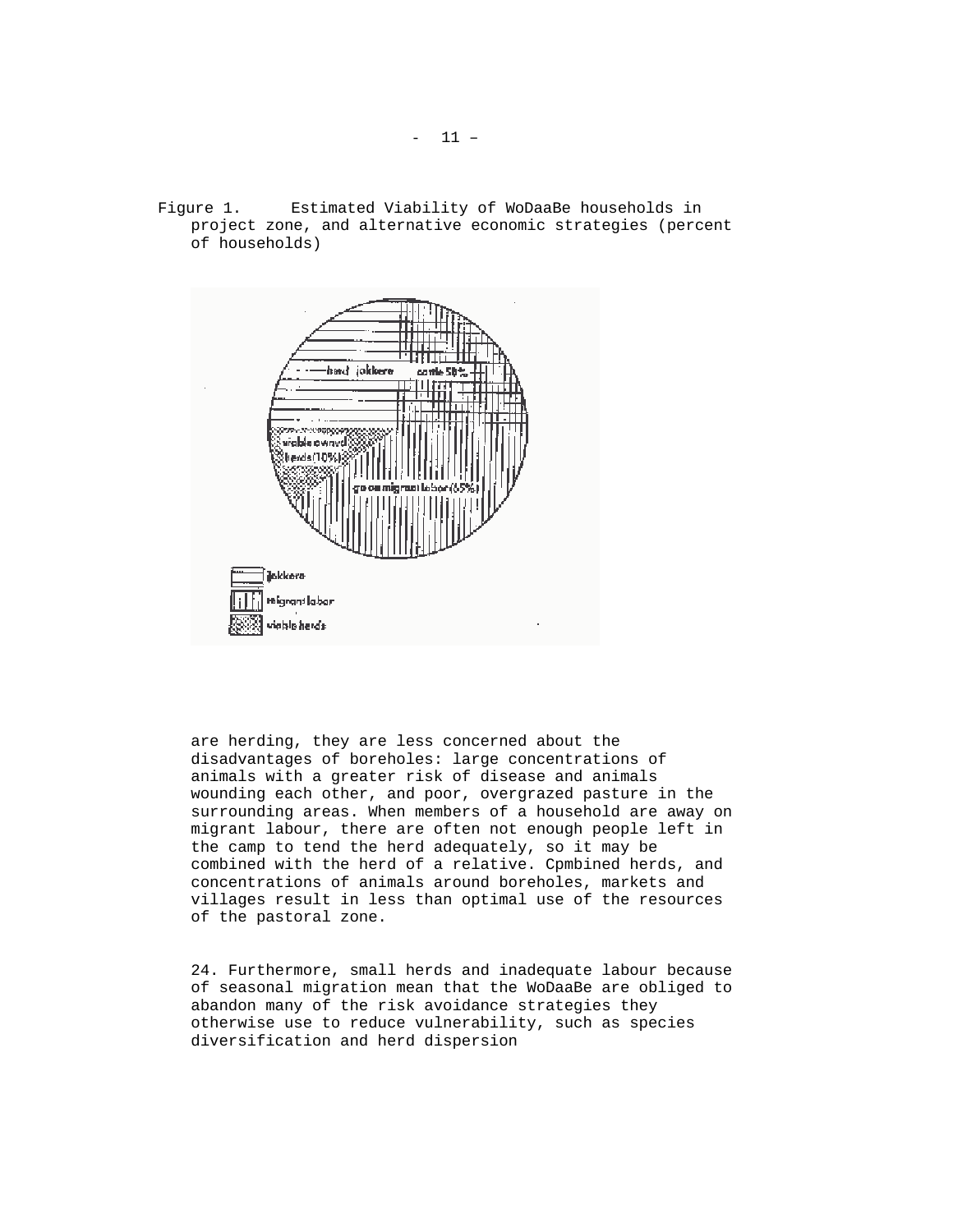through loans and herd-splitting.

25. Families that are obliged to take on entrusted animals or leave on migrant labour find themselves outside the exchanges and loans of animals between households that provide security. WoDaaBe are unwilling to loan animals to families that have a large number of entrusted animals in their herds. They are afraid of diseases that come from these village—based herds and the unruliness that breaks out in herds with a high proportion of males (investors often have herds with a higher proportion of males than herds belonging to pastoralists). The WoDaaBe also worry about the welfare of a loaned animal in a herd belonging to a family that had entrusted animals or has people going away on migrant labour because of the poor herd management that often results. Animal production research carried out by the project showed a significant inverse correlation between numbers of haBBabae animals and entrusted animals in WoDaaBe herds (Swift ed. 1984: 108).

### Credit and herd reconstitution

26. Ownership of cattle is the basis of WoDaaBe production. Under present conditions it is becoming increasingly difficult for families to provide •the nucleus of a herd to their children for them to meet their own needs as they become adults and must set up their own households. Furthermore, in most cases the group's individual herds no longer contain surplus animals to redistribute to poorer families. This situation can be remedied by the provision of credit in the form of animal loans to build up household herds to a viable level, or cereal stocks at low post—harvest prices to reduce dry season sales of animals at low prices when cereal prices are high.

27. Rural credit systems are very problematic. An adeauate institutional framework — the herder's associations based on small groups of families that habitually consult and make decisions together helps overcome some of the difficulties normally encountered. For the WoDaaBe there are two related factors that make the effective operation of a credit scheme more realistic.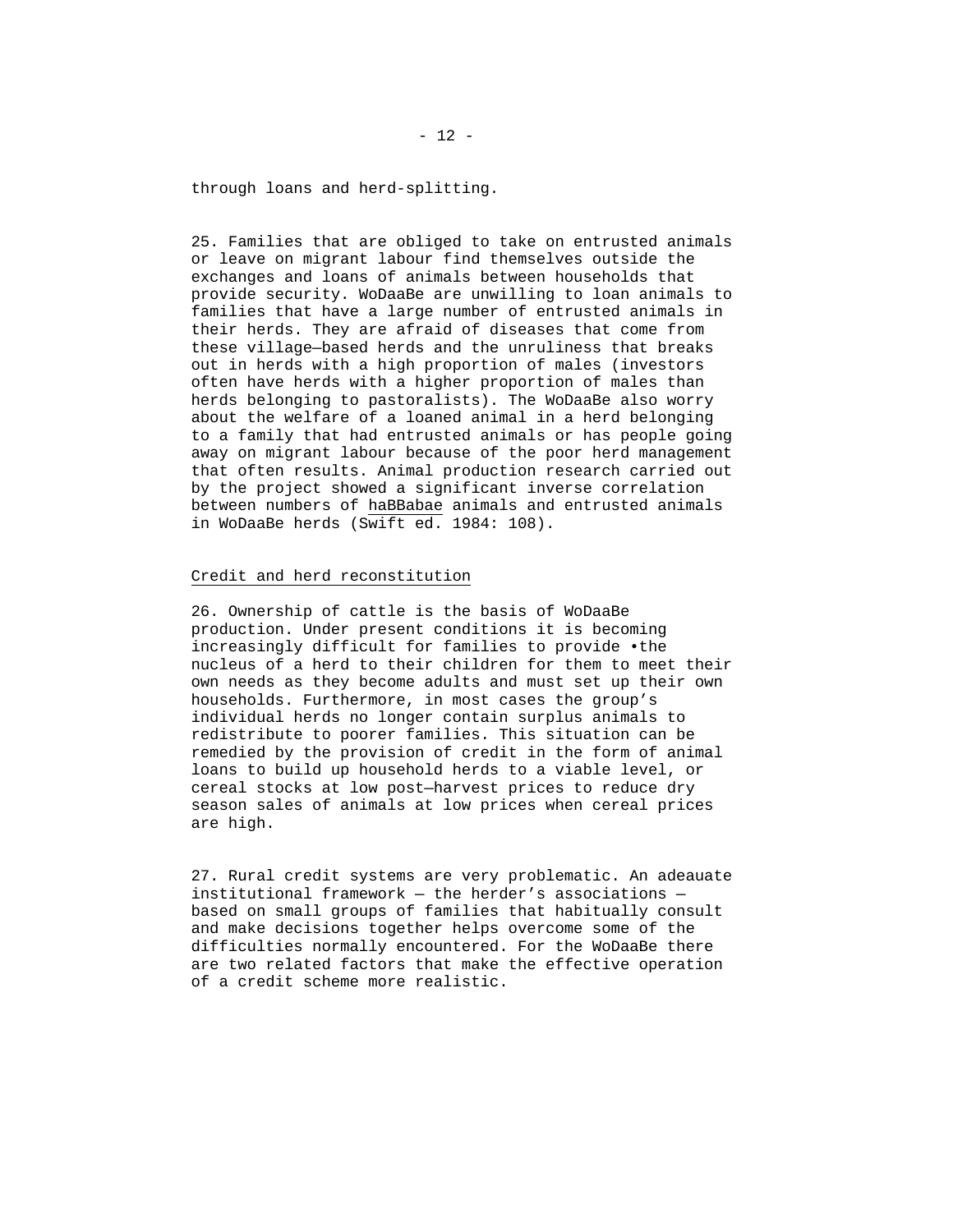28. First, their traditional system of animal loans means that the WoDaaBe are used to targeting resources to people in need. Furthermore, this traditional loan scheme has important social significance for the WoDaaBe. Loaned animals are seen as a manifestation of solidarity and friendship and are treated more carefully than any animal in the herd. The terms of the loan are observed scrupulously and with ceremony by the borrower.

29. Second, the budget studies showed a large circulation of cash between households in the form of loans and reciprocal gifts. This demonstrates that the WoDaaBe are already well accustomed to using cash in this way: to making loans, keeping mental accounts and making repayments. However, the household studies show that for an average WoDaaBe production unit of nine people, the minimum viable cattle herd of about 40 cattle is worth about £4,000. The traditional loans and gifts of animals and cash can quite clearly not provide sums of this magnitude.

30. These studies suggest how important a credit scheme could be among the WoDaaBe. The situation described above points to three major potential areas for credit:

1) credit in the form of female cattle for herd reconstitution, in order to bring household herds up to the level where they can produce optimally;

2) credit in the form of young male cattle for growing out, so the WoDaaBe can profit by the rapid increase in value of these animals at low cost up to 4 or 5 years;

3) credit to offset major seasonal changes in cereal prices, by enabling the WoDaaBe to buy cereals after the harvest when cereal prices are low and stock then for the dry season.

31.These three types of credit scheme were successfully implemented in a pilot herder's association programme by the NRL project, described in another ODI Pastoral Network paper (Swift and Maliki, 1984).